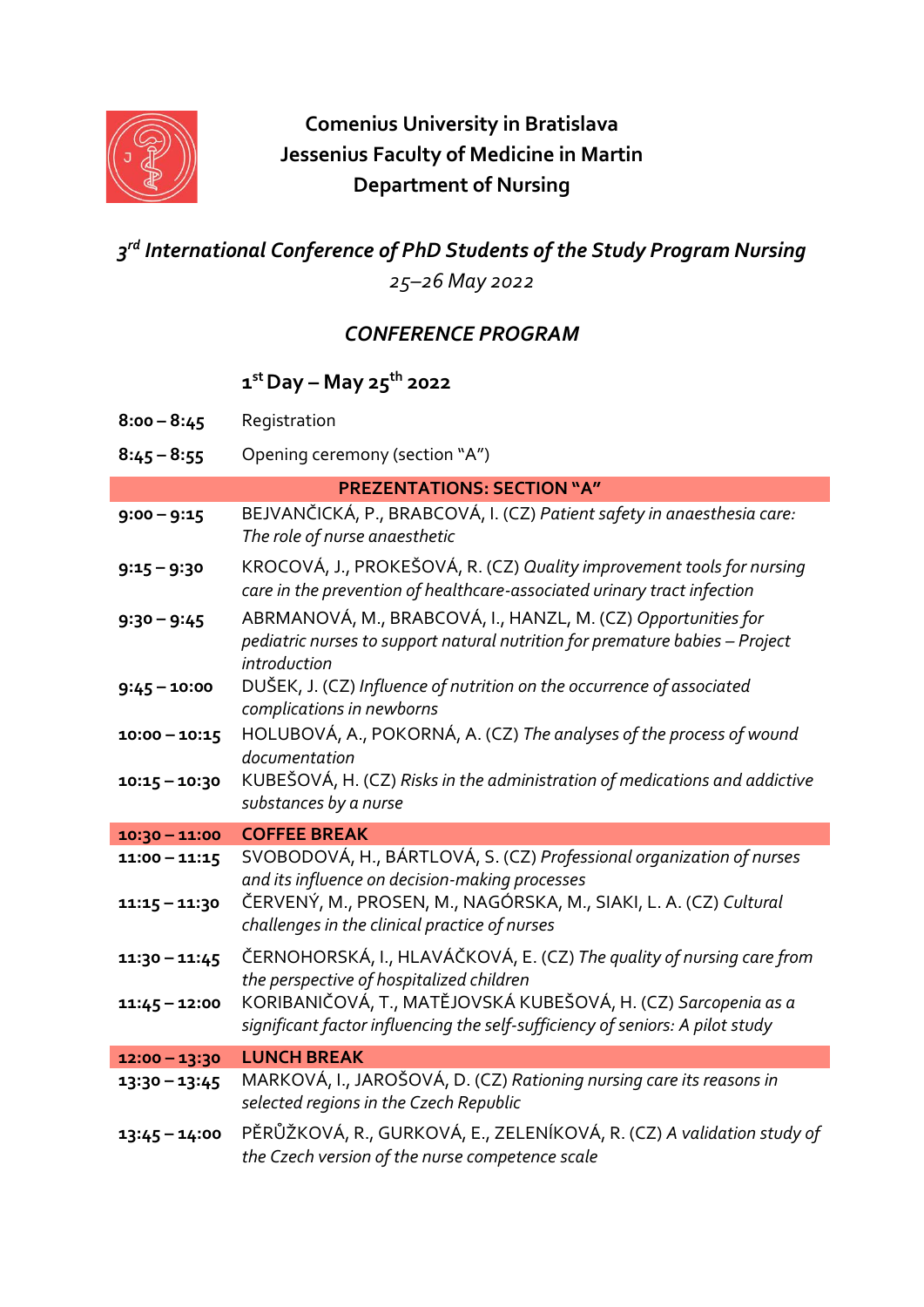| $14:00 - 14:15$ | BARTONÍČKOVÁ, D., ŽIAKOVÁ, K. (SR) Psychometric properties of the<br>hospital survey on patient safety culture for nursing students in the Czech<br>environment |
|-----------------|-----------------------------------------------------------------------------------------------------------------------------------------------------------------|
| $14:15 - 14:30$ | PODOLINSKÁ, L., ČÁP, J. (SR) Dignity of woman with multiple sclerosis<br>during the COVID-19 pandemic: An interpretative phenomenological analysis              |
| $14:30 - 14:45$ | case study<br>MADLEŇÁK, J., BÓRIKOVÁ, I. (SR) Is BMI an objective parameter to assess<br>nutritional status in adult patients?                                  |
| $14:45 - 15:00$ | <b>COFFEE BREAK</b>                                                                                                                                             |

### **PREZENTATIONS: SECTION "B"**

| $9:00 - 9:15$   | ČERVENÝ, M., TÓTHOVÁ, V. (CZ) Education in transcultural nursing                                                                                                                                                                      |
|-----------------|---------------------------------------------------------------------------------------------------------------------------------------------------------------------------------------------------------------------------------------|
| $9:15 - 9:30$   | CHRDLE, A., BÁRTLOVÁ, S. (CZ) Role of the nurse during the covid pandemic<br>as seen by the doctors                                                                                                                                   |
| $9:30 - 9:45$   | KABOORO, R. S., TREŠLOVÁ, M. (CZ) Improved skills, measures and gap<br>between knowledge and implementation in health care system                                                                                                     |
| $9:45 - 10:00$  | KRATOCHVÍLOVÁ, I., HELLEROVÁ, V. (CZ) Palliative nursing care in clinical<br>practice                                                                                                                                                 |
| $10:00 - 10:15$ | ANIOKE, B. N. (HU) Interprofessional and interdisciplinary collaboration in<br>research, practice and education among nurses and related professionals                                                                                |
| $10:15 - 10:30$ | ONDIEKI, O. (HU) Translation and validation of the swahili version of the<br>wijma delivery expectancy/experience questionnaire version a (W-DEQ-A)                                                                                   |
| $10:30 - 11:00$ | <b>COFFEE BREAK</b>                                                                                                                                                                                                                   |
|                 |                                                                                                                                                                                                                                       |
| $11:00 - 11:15$ | ONDIEKI, O. (HU) Exploring the fear of childbirth through evaluation of the<br>readability of wijma delivery expectancy questionnaire (W-DEQ). A mixed-<br>methods study                                                              |
| $11:15 - 11:30$ | HAMMOUD, S., AMER, F., KHATATBEH, H., KOCSIS, B. (HU) Assessing<br>patient and family education on infection control in Hungary: A cross-sectional<br>study                                                                           |
| $11:30 - 11:45$ | KOTOWSKI, M., OBUCHOWSKA, A., PYDYŚ, A., KRASUCKA, K.,<br>SAMULAK, M., GRZEGORCZYK, A., DZIURKA, M., OZDOBA, P., MACHUL,<br>M., DOBROWOLSKA, B. (PL) Back to the roots - Nursing students'                                            |
| $11:45 - 12:00$ | professional values and caring abilities as fundamental of nursing education<br>MIŠOVIČOVÁ, K., TOMAGOVÁ, M. (SR) Assessing the quality of nursing<br>work life: A literature review of instruments and their psychometric properties |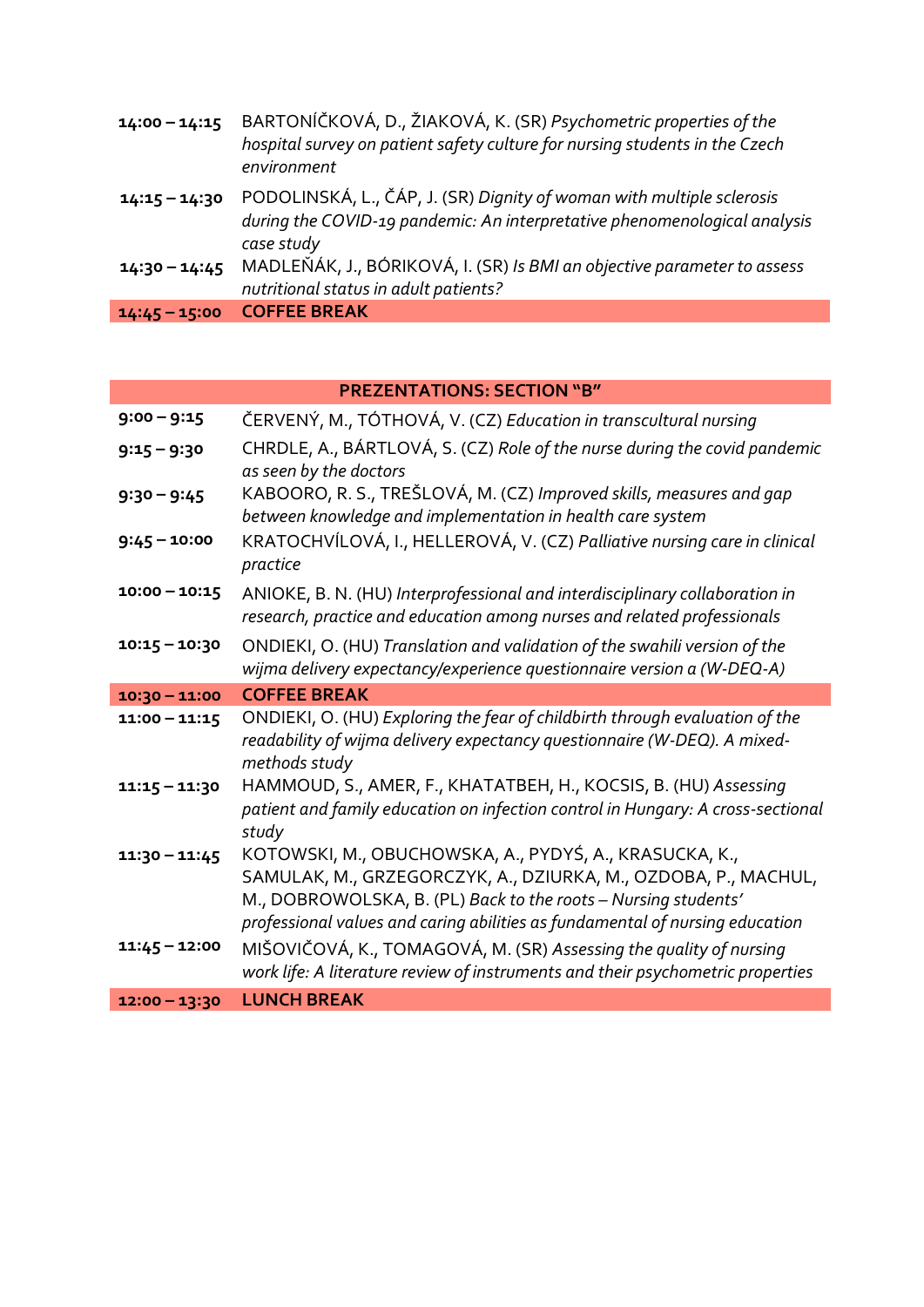| <b>POSTER: SECTION "C"</b> |                                                                           |  |
|----------------------------|---------------------------------------------------------------------------|--|
| 15:00-15:10                | WAMI, A. G., PRÉMUSZ, V., CSÁKÁNY, G. M.†, KÁLMÁN, K., VÉRTES, V.,        |  |
|                            | TAMÁS, P. (HU) Characteristics of homebirth in Hungary:                   |  |
|                            | A comparative retrospective cohort study                                  |  |
| $15:10 - 15:20$            | PUTO, G., MUSIAL, Z., ZURZYCKA, P., ŚCISŁO, L., SKRZYPEK, J. (PL) Case    |  |
|                            | study of a patient with unverricht-lundborg disease                       |  |
| $15:20 - 15:30$            | PUTO, G., MUSZALIK, M., ŚCISŁO, L., KAWALEC-KAJSTURA, E. (PL)             |  |
|                            | Functional efficiency and the nutrition state of older people living in a |  |
|                            | residential environment                                                   |  |
| $15:30 - 15:40$            | ŚCISŁO, L., PUTO, G., BODYS-CUPAK, I., WALEWSKA, E., PAPLACZYK,           |  |
|                            | M. (PL) Nutritional status of elderly people with gastrointestinal cancer |  |
|                            | qualified for surgery                                                     |  |
| $15:40 - 15:50$            | ŚCISŁO, L., BODYS-CUPAK, I., PUTO, G., STASZKIEWICZ, M., BAK, P. (PL)     |  |
|                            | The level of functioning of patients after ischemic stroke                |  |
| 15:50 - 16:00              | TŮMOVÁ, P., BÁRTLOVÁ, S. (Czech language) (CZ) Quality of information     |  |
|                            | transfer when a patient is discharged from acute care to home care        |  |
| $16:00 - 16:15$            | Closing ceremony (section "A")                                            |  |
| $17:00 - 18:30$            | DINER AND SOCIAL PROGRAM FOR PARTICIPANTS                                 |  |
| 19:30                      | Evening program for PhD students (all participants are welcome)           |  |